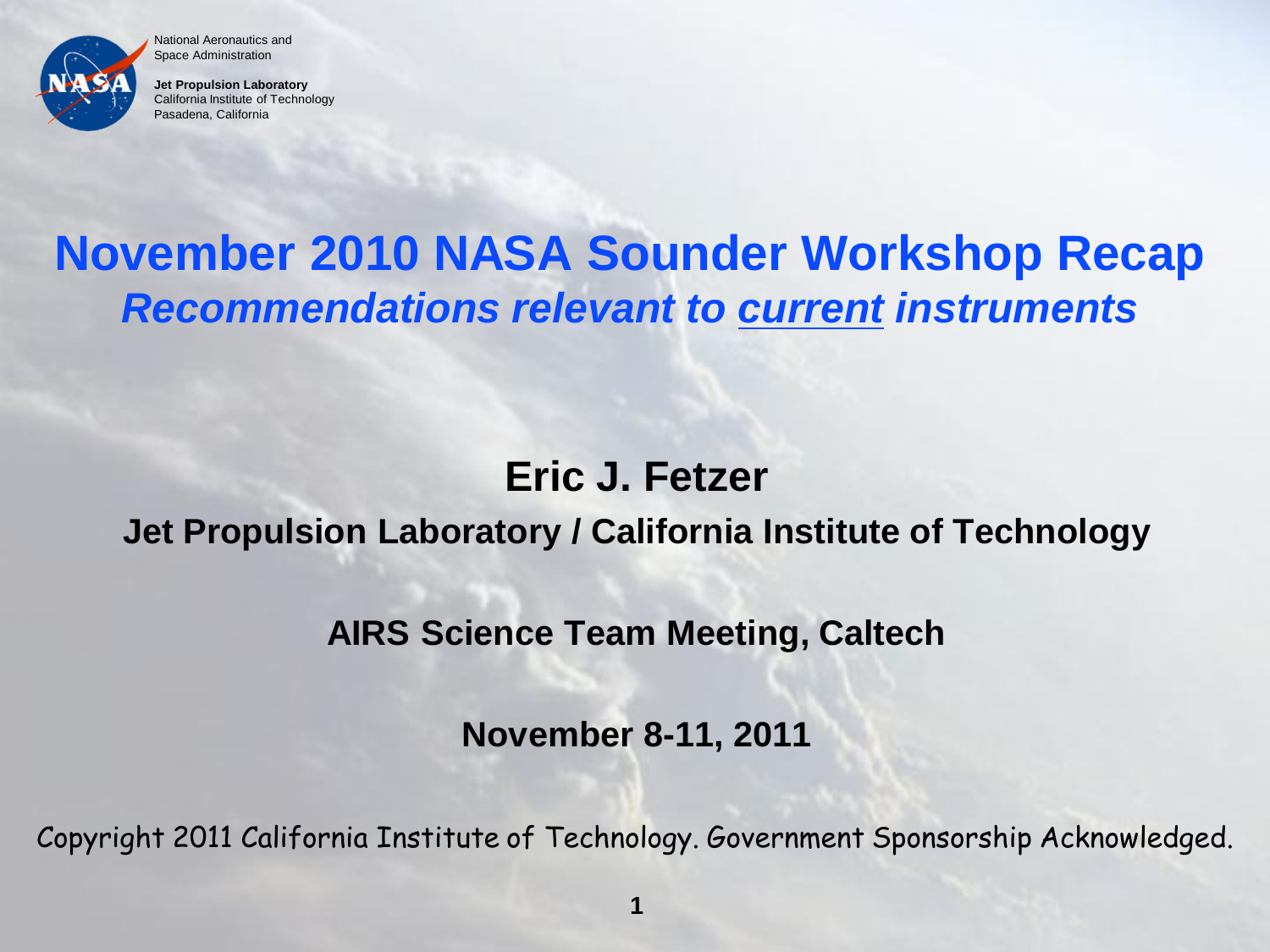

**Jet Propulsion Laboratory** California Institute of Technology Pasadena, California

## **The Workshop Report**

- *Available at http://nasa-sounder-workshop.jpl.nasa.gov/*
- *Authors***: Tom Pagano, Joel Susskind, Kevin Bowman, Chris Barnet, Eric Fetzer**
- *Contents***: Objectives, Executive Summary, Overview of Sessions, Summary of Recommendations.**

 $!$  "#"\$1%2(%\$\*++, (& \$ \*0123\*4\$"(\$\*670\$808&; \$<\$7(=\$ / \$#\*, (='02\$)  $! * ?' + 9'08@J' = $A - BAC@CB$ DO' (9' 6B E\$ June 2, 2011 \$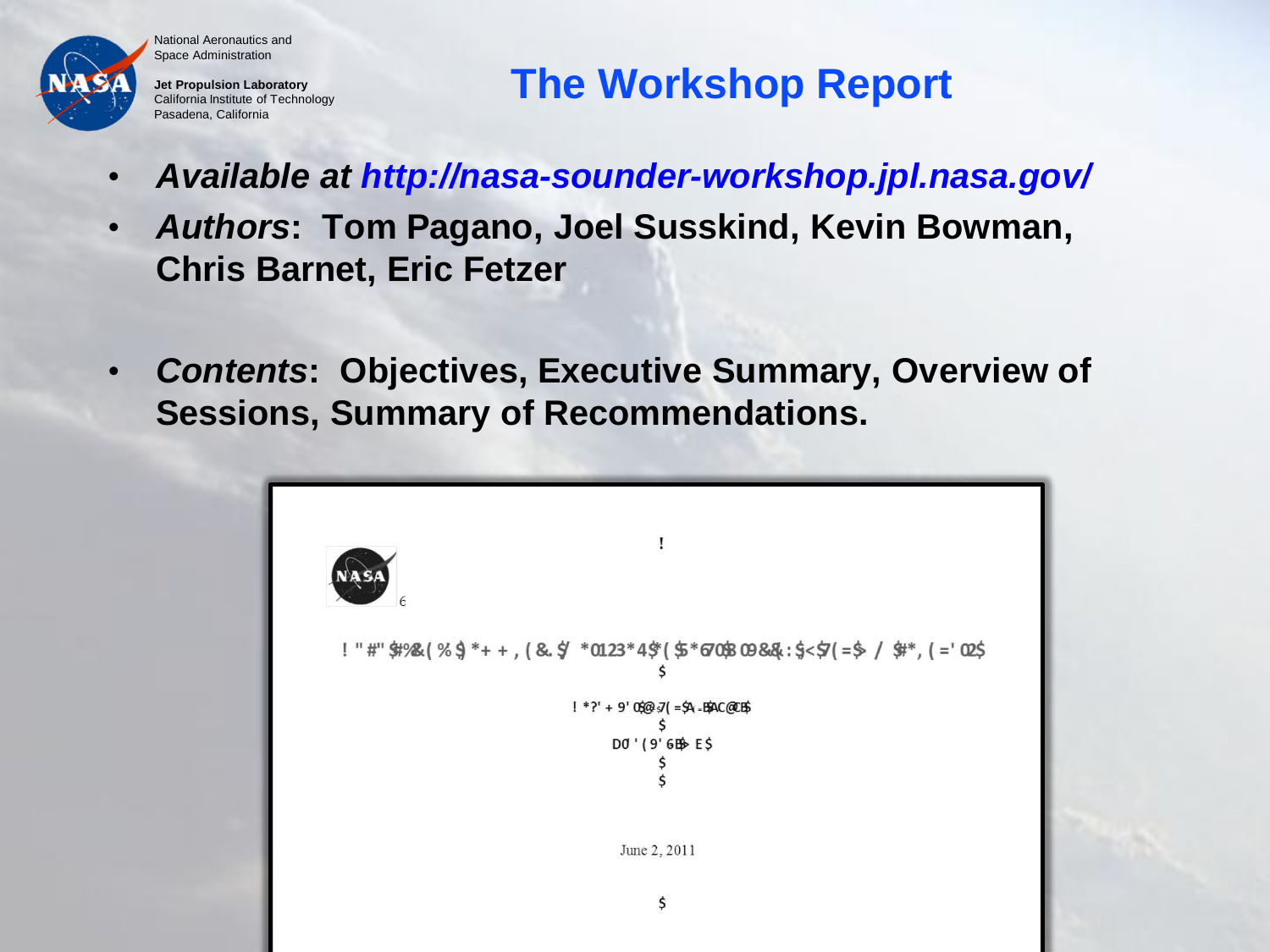

**Jet Propulsion Laboratory** California Institute of Technology Pasadena, California

### **Three Sessions at Workshop**

- **Climate**
- **Composition**
- **Weather**

**Each group made a set of recommendation.**

**3**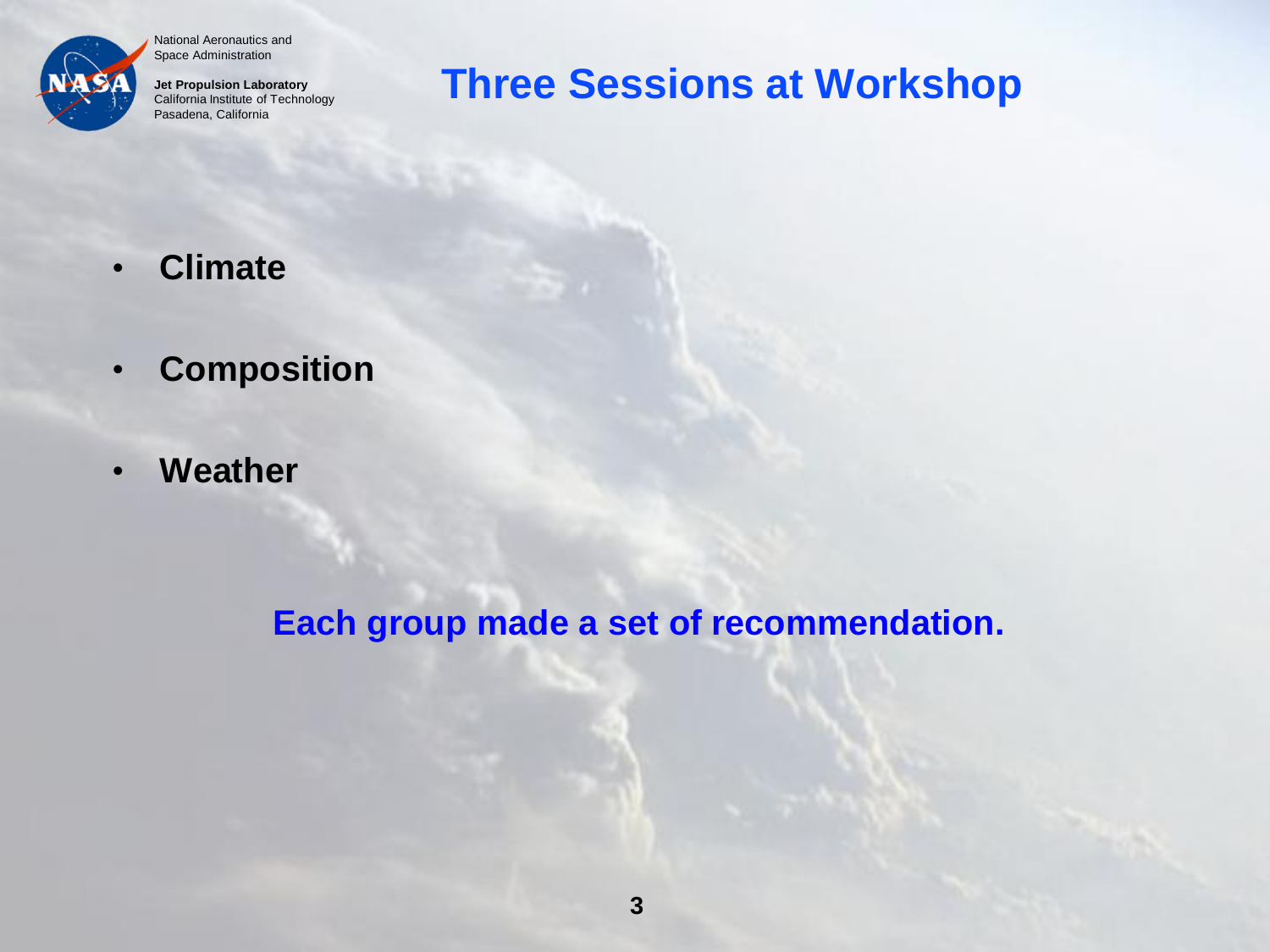

**Jet Propulsion Laboratory** California Institute of Technology Pasadena, California

# **Recommendations** *Lots more in the report*

#### **Primary Recommendations**

*Recommendation I: The formation of a US based Sounding Science Team is required to identify the current and future needs of the weather, climate and atmospheric composition communities using data from the IR and MW sounders.*

*Recommendation II: The JPSS enable the full spectral resolution possible with the FM-1 CrIS on NPP as soon as possible.*

*Recommendation III: NASA should begin development of an advanced IR sounder with high spatial resolution and improved spectral resolution to be ready to follow the current planned sounders expected to retire in the 2020 timeframe.*

**Detailed Session Recommendations**

*…* **<sup>4</sup>**

*SESSION 1: Climate*

*… …* 

*Recommendation 1.1.1: The value of monitoring long-term variability and extreme climate events should be emphasized in all sounding systems.*

*Recommendation 1.1.2: Further research to generate new and improved products from AIRS and IASI is needed, especially with regard to cloud and dust microphysical and radiative properties. Improved theoretical techniques are needed for multiple scattering at finer spatial resolution.*

*Recommendation 1.1.3: Fully characterize IASI performance with increasing cloud cover, using AIRS as baseline. Evaluate 3+ years of IASI products generated by NOAA using an AIRS science team-like algorithm. Compare interannual differences and trends obtained from AIRS and IASI products. Repeat this experiment using a NOAA IASI retrieval algorithm when it becomes available.*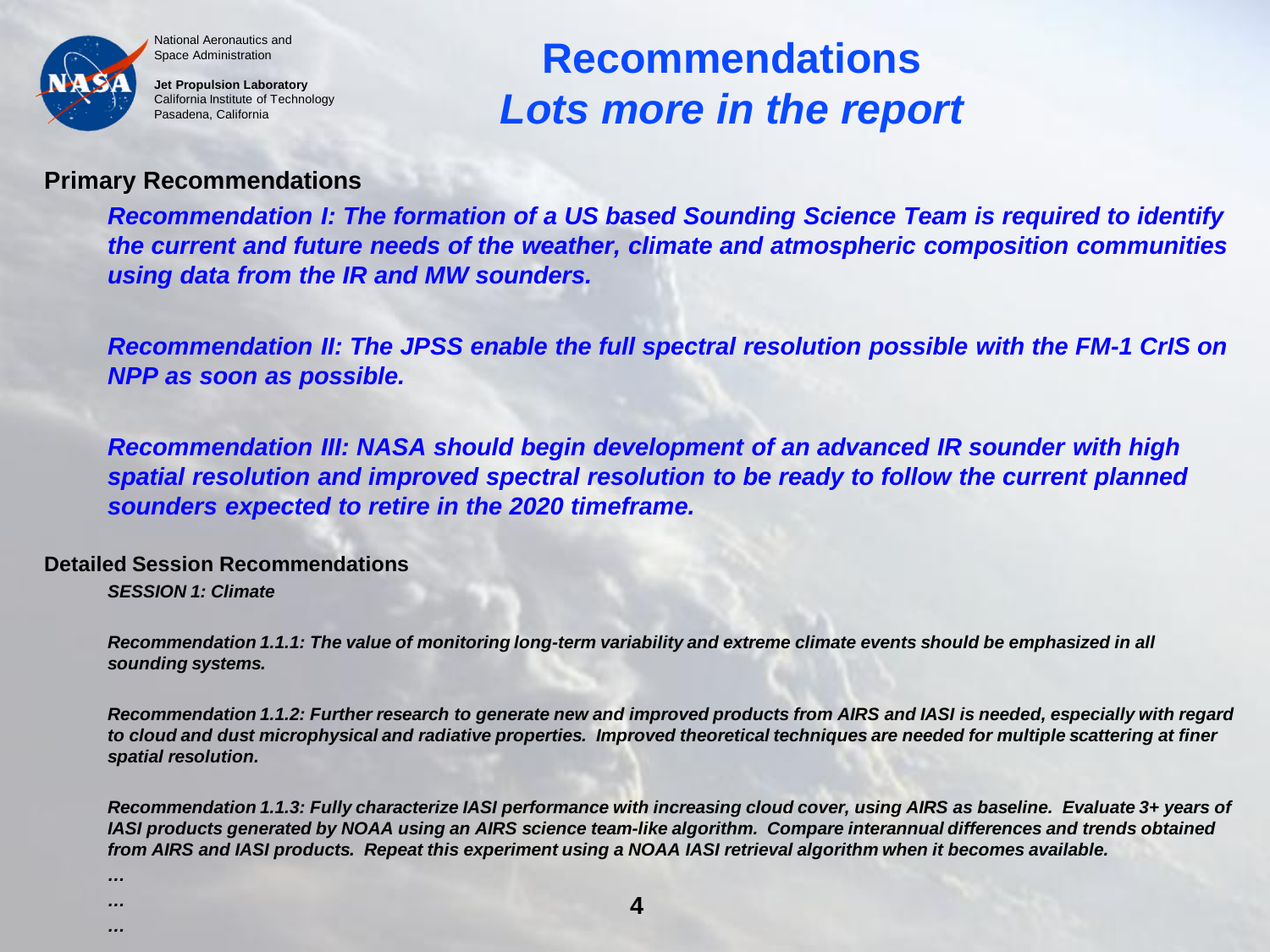

**Jet Propulsion Laboratory** California Institute of Technology Pasadena, California

# **NPP- and IASI- specific recommendations**

**SESSION 1: Climate**

**Recommendation 1.1.1: The value of monitoring long-term variability and extreme climate events should be emphasized in all sounding systems.**

**Recommendation 1.1.2: Further research to generate new and improved products from AIRS and IASI is needed, especially with regard to cloud and dust microphysical and radiative properties. Improved theoretical techniques are needed for multiple scattering at finer spatial resolution.**

**Recommendation 1.1.3: Fully characterize IASI performance with increasing cloud cover, using AIRS as baseline. Evaluate 3+ years of IASI products generated by NOAA using an AIRS science team-like algorithm. Compare interannual differences and trends obtained from AIRS and IASI products. Repeat this experiment using a NOAA IASI retrieval algorithm when it becomes available.**

**Recommendation 1.2.1: Repeat the last recommendation, using CrIS and IASI-B retrievals when these data sets become available.**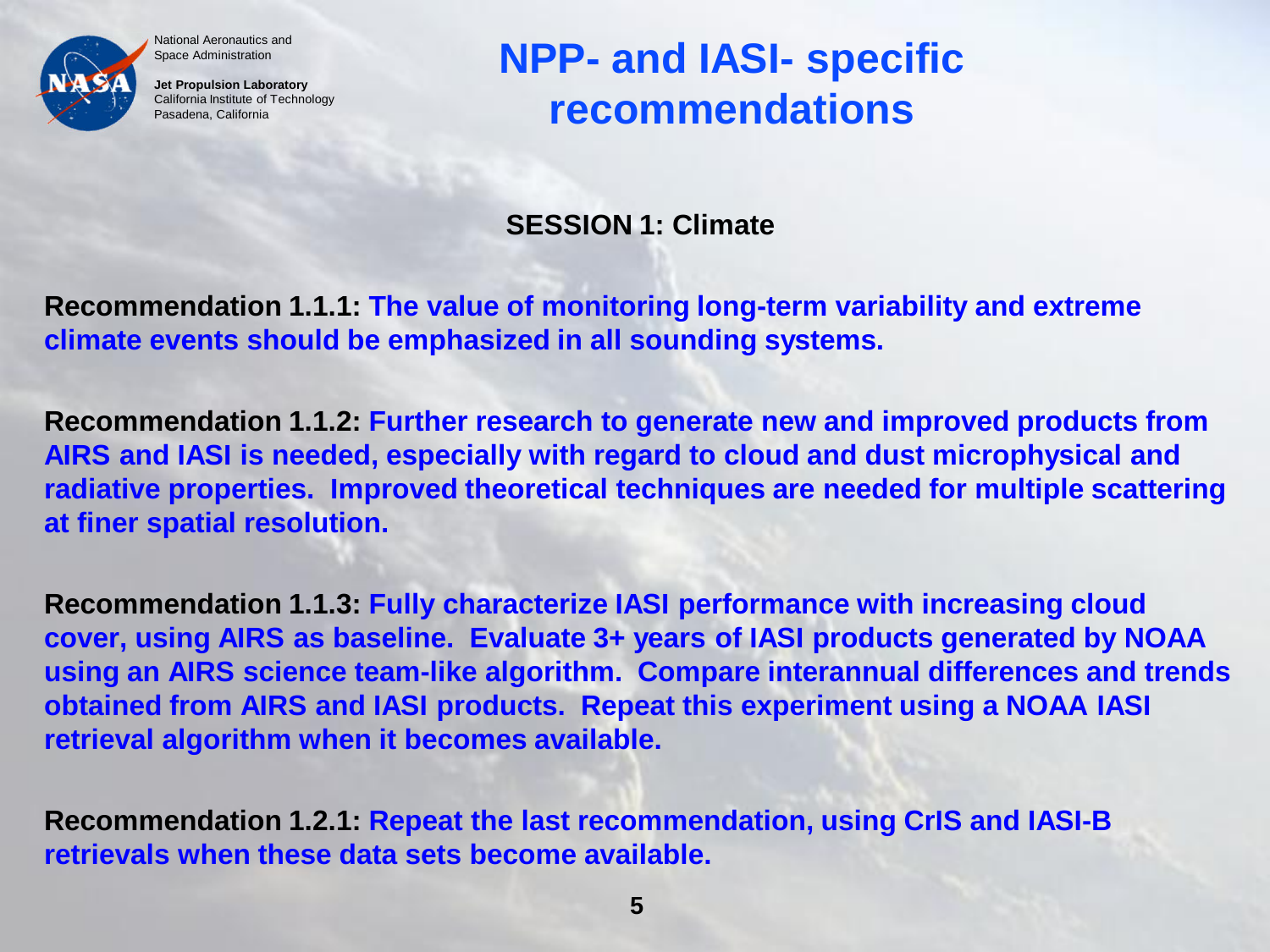

**Jet Propulsion Laboratory** California Institute of Technology Pasadena, California

**More NPP- and IASI- specific recommendations**

**SESSION 2: Composition**

**Recommendation 2.2.1: The full spectral resolution possible from CrIS be achieved for NPP and future flight units.**

**Recommendation 2.2.2: An assessment be made of the total composition products and retrieval accuracy of CrIS compared to the other IR sounders currently in orbit.**

**Note: Official NPP products include only temperature and water vapor.**

**6**